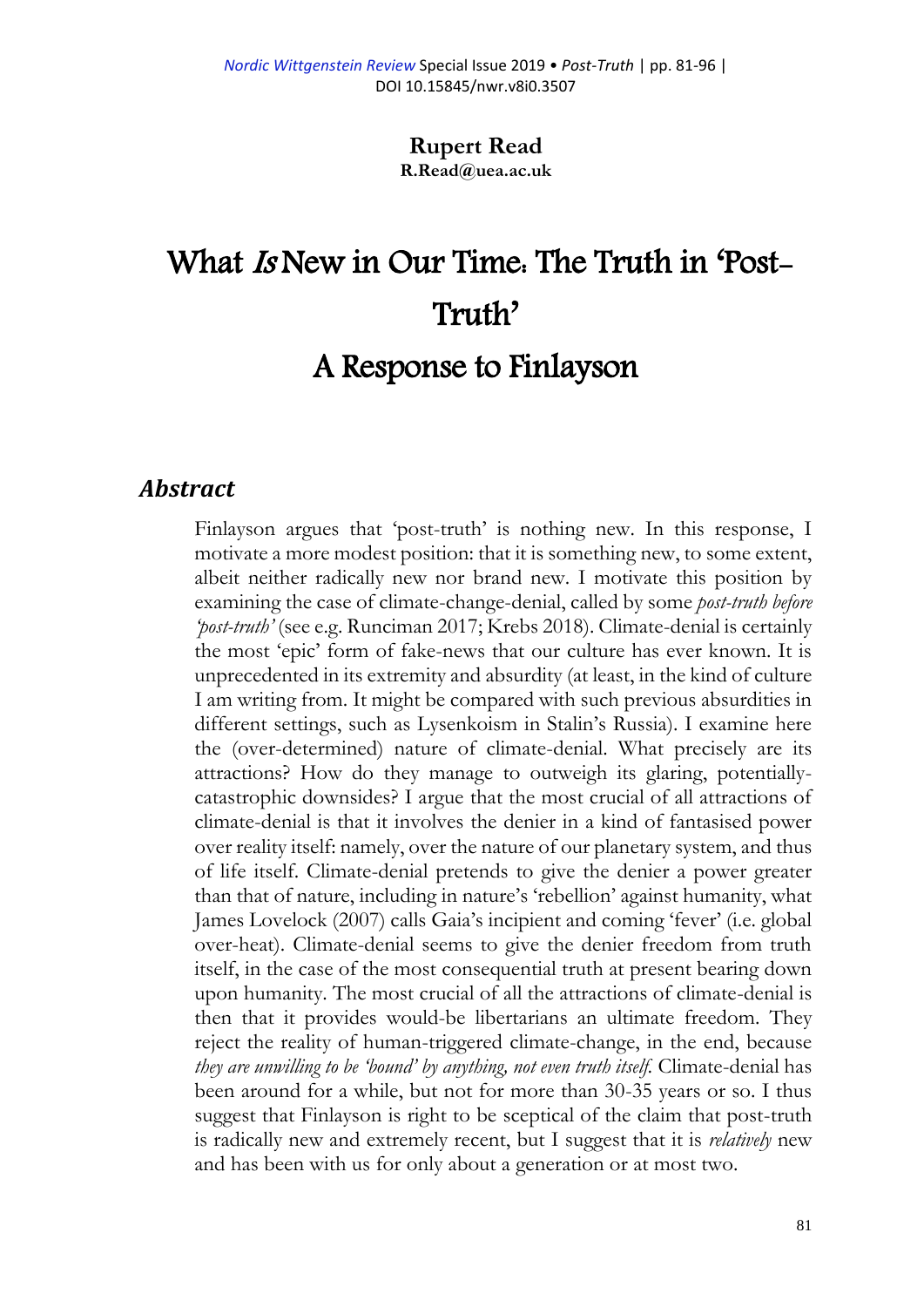#### *1. Introduction, and an opening example*

Lorna Finlayson makes a trenchant critique of the label 'post-truth' for our times. I am sympathetic with much of what she says. In particular, I think it unwise to suppose that something radical, new and terrible has *suddenly* happened in the last few years to our politics and our public conversations. Something fairly new has happened technologically, to worsen previous trends: the Cambridge Analytica scandal (see Lewis and Hilder 2018; Merrick 2018) couldn't have happened, until very recently. But the deeper ideological trends themselves have been going for some time. And it is those that are of the most *philosophical* interest.

*However*, I think they are still *relatively* new, at least from the perspective of Philosophy! I would trace their beginnings, very roughly, to the emergence of the constellation called 'neoliberalism', over the last generation or two. I think, in particular, that we have been subject for a while now to the growth of something that is historically exceptional, and whose relative newness Lorna ought to give more credit to: an attitude of individualism or consumerism concerning truth itself. An attitude that, from a philosophical point of view and indeed from the point of view of sanity, is very concerning. (I think that this attitude can be traced ultimately to the political philosophy of liberalism in its recent form. One sees in particular, I would suggest, in John Rawls's influential proposed indifference to others' conceptions of the good – and in the indifference to others concealed in his proscription of envy – an individualised consumerism of the mind whose logical consequences are being drawn by the subjectivistic rhetoric of 'post-truth'. But I shan't seek to make that case in any detail here.<sup>1</sup>)

Let me turn straight to an important example: Lorna claims that Trump voters aren't indifferent to the truth-value of the claim that Trump will make America great again.

As a philosopher, one wants to say: this must surely be roughly right. One surely *can't* be indifferent to truth. This is a conceptual point. The only question can be of *which* truths one cares about.

l 1 I make some of that case *here*: Buckle 2018.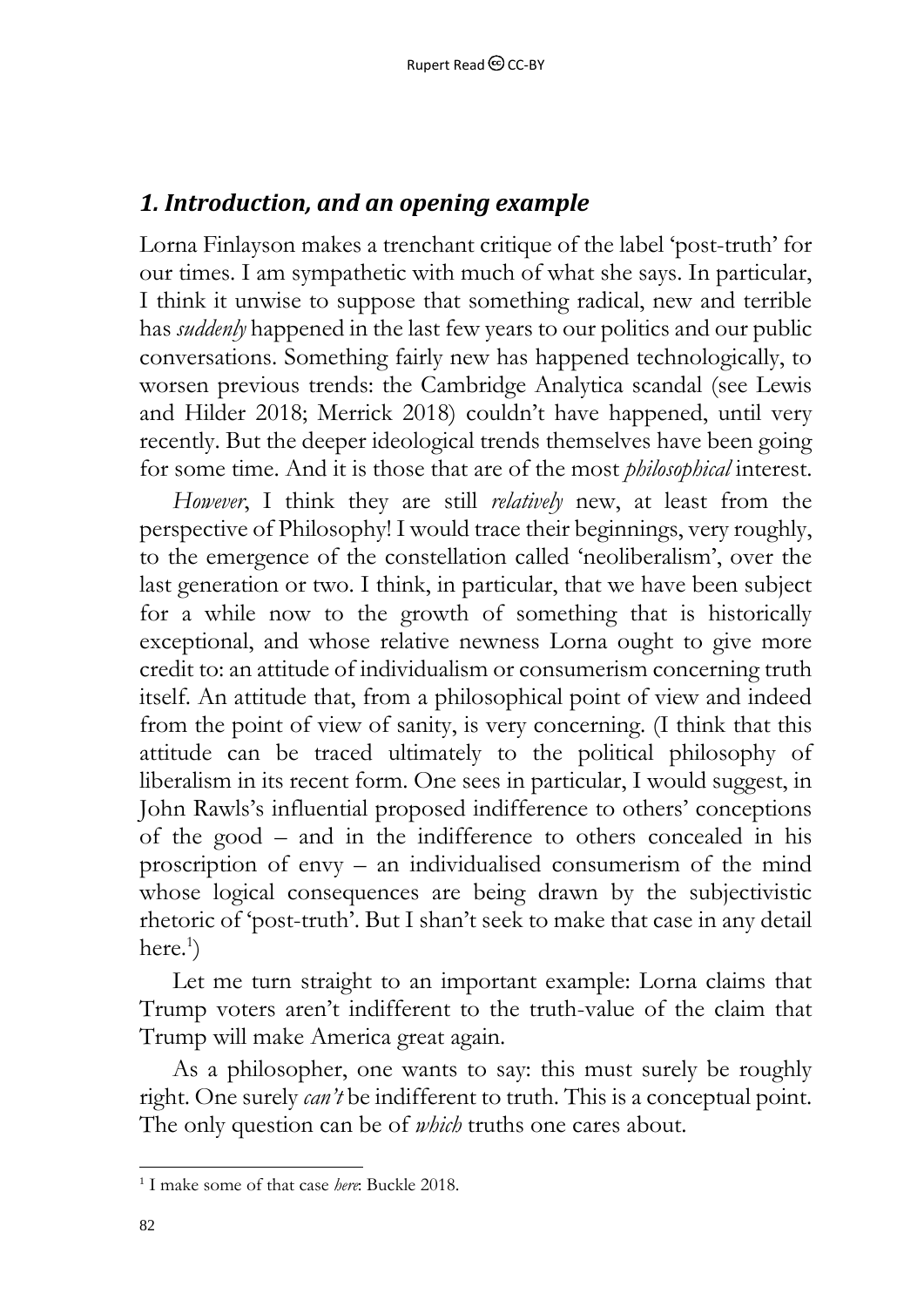And yet… it seems to me that there is a possibility neglected hereabouts. Lorna suggests that it is unlikely that Trump actually will make America again. I share the inclination to believe the suggestion; though I note that "making America great again" is an idea whose truth-value is decidedly unstraightforward! Perhaps for some it really is a question of perception? Perhaps if one feels great as a result of Presidential rhetoric, that could already be halfway to America being great again, so far as one is concerned, subjectively? If so, then we already have a potentially significant departure from the supposed norms of politics as a game of facts and realities.

Or maybe what many Trump supporters really care about is that Trump will put 'America first' (another slogan of decidedly vague truth-value and determinacy). Maybe it's not true that Trump supporters believe that Trump really will make America great again. But maybe he (really) will/does make (some) people *feel* great, *feel* as if they/their country is being put first, 'at last'.

Or maybe it's less even that that. Maybe what Trump supporters care about is merely that they will get to feel good about someone as prominent as it is possible to be *saying* they'll put America first. But if it's only that, then we have managed to come by philosophical standards quite a – surprisingly – long way from any standard concern with truth or facts, as what 'necessarily' motivates people.

Obviously, the line of thought offered above does not establish that that *is* what has happened! That would require a very difficult historical/sociological analysis, which may be as yet impossible. But my line of thought does offer at least some *possibility* of understanding the otherwise-peculiar phenomenon of the seeming indifference to reality – to truth - of many of Trump's supporters. A phenomenon which, I will suggest, can be seen as only an extreme example of a trend that has been developing for some time in our societies.

Lorna suggests that it is Trump's promise to make America great again that motivates his supporters, and that this is why they don't care about him being caught lying. I have queried whether they really necessarily have a 'standard' factual attitude to the 'promise' to 'make America great again'. And I think it would sit most oddly with that alleged promise being intended literally, if they didn't care about him lying; for why wouldn't they then worry that he would potentially be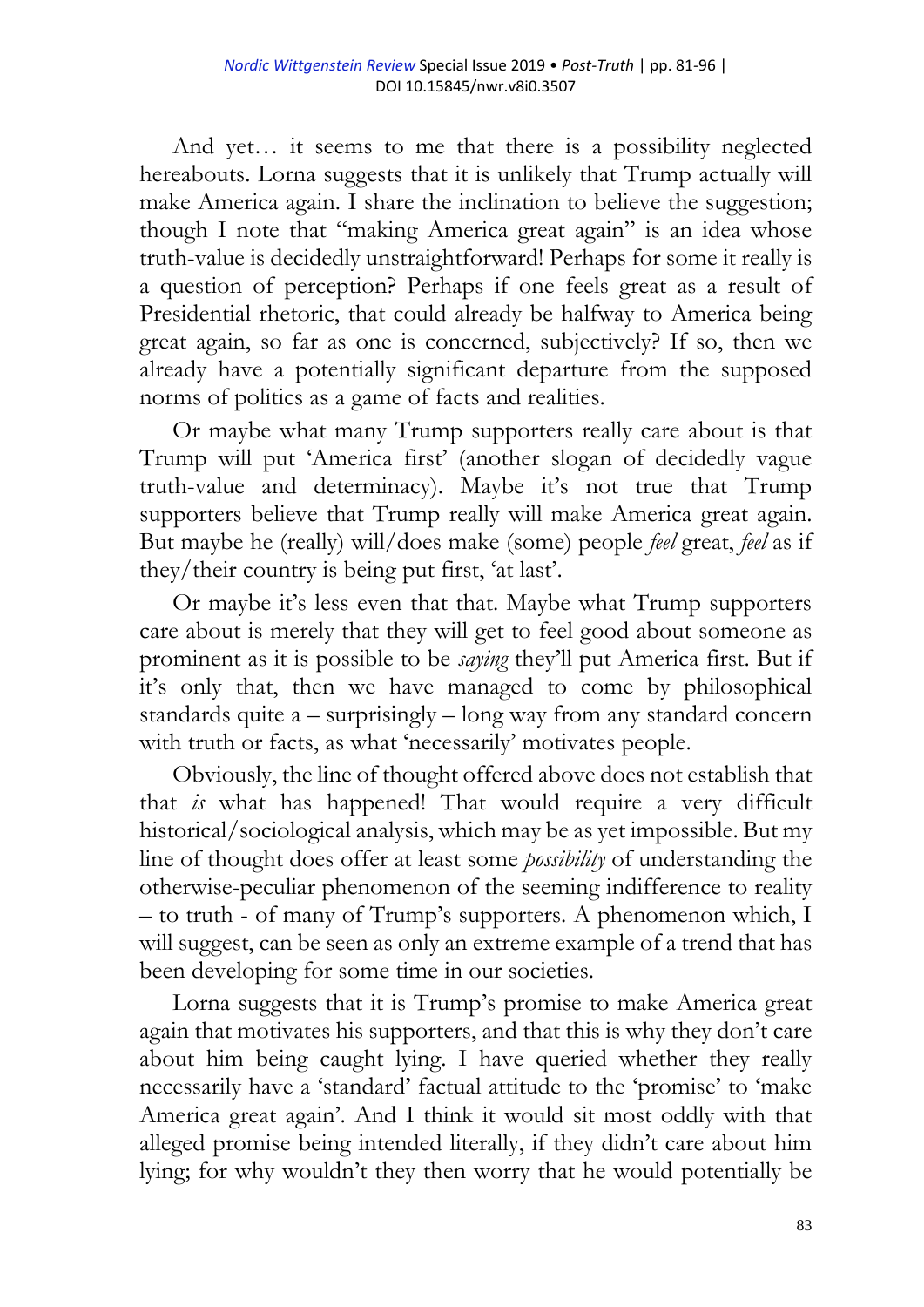lying when he made that 'promise'? But there is another interpretation available of their not caring about his lying. One that points disturbingly in the direction of the slippery slope towards fascism that an emotive subjectivism combined with 'populism' have arguably put us on. It is this: perhaps the reason why Trump supporters are not put off by him lying or bullshitting is that they *like* it. Because being able to do this and not being finished by it (i.e.: getting away with it) are a sign of *strength*. If that is the reason why then, as I say, we are quite close to a neo-fascist situation here. Where there is in public a kind of active despising of truth<sup>2</sup>- of the 'naïve' habit of truth-seeking and truthtelling.

### *2. The semi-newness of post-truth: The case of libertarianism*

Now; how new *is* what I am talking about here?

In evidence of my suggestion that it is more distinctive and novel, at least within living memory in the countries of the 'West', than Lorna allows, but not as radically recent as our short-memoried commentariat tends to suggest, let me cite what is perhaps the original 'post-truth', the original 'fake news': denial of human-caused climate change.

Why does this denial exist and flourish? Let me point to a philosophically-important reason: We live at a point in history at which the demand for individual freedom has never been stronger – or more potentially dangerous. For this demand – the product of good things, such as the refusal to submit to arbitrary tyranny characteristic of 'the Enlightenment', and of bad things, such as the rise of consumerism at the expense of solidarity and sociability – threatens to make it impossible to organise a sane, collective democratic response to the immense challenges now facing us as peoples and as a species. "How dare you interfere with my 'right' to burn coal / to drive / to fly; how dare you interfere with my business's 'right' to pollute?" The form of such sentiments would have seemed plain bizarre, almost everywhere in the world, until a few centuries ago; and to uncaptive minds (and unneo-liberalised societies) still does. But it is a sentiment that can seem

l <sup>2</sup> I have in mind here Cora Diamond's argument in her "Truth: defenders, debunkers, despisers" (1994).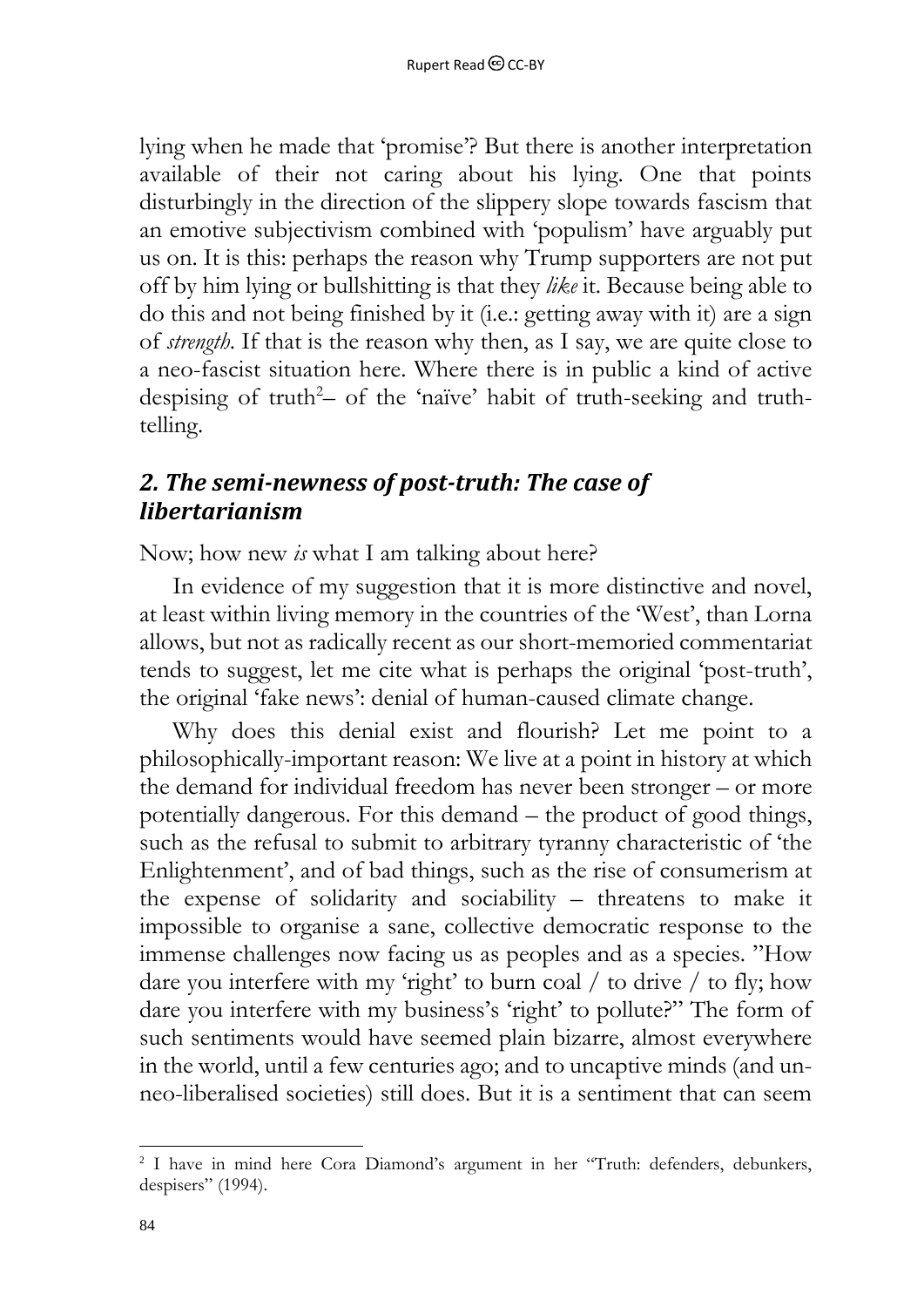close to 'common sense' in more and more of the world: even though it threatens to cut off at the knees action to prevent existential threats to our collective survival, let alone our flourishing.

Such alleged rights to complete (sic) individual liberty are expressed most strongly by 'libertarians'. For, far too often, 'libertarianism' involves a fantasy of atomism; and an unhealthy dogmatic contrarianism. Too often, ironically, it involves precisely the dreary conformism so wonderfully satirized at the key moment in the Monty Python film *Life of Brian*, when the crowd repeats, altogether, like automata, the refrain "We are all individuals".<sup>3</sup> Too often, libertarians to a man (and, tellingly, the vast majority of rank-and-file libertarians are males; see Heer 2015) think that they are being radical and different: by all being exactly the same as each other. Dogmatic, boringlycontrarian hyper-'individualists' with a fixed set of beliefs impervious to rational discussion. Adherents of an 'ism', in the worst sense.

Such 'libertarianism' is an ideology that seems to have found its moment, or at least its niche, in a consumerist economistic world that is fixated on the alleged specialness and uniqueness of the individual (albeit that, as already made plain, it is hard to square the notion that this is or could be libertarianism's 'moment' with the most basic acquaintance with the social and ecological limits to growth as our societies are starting literally to encounter them). 'Libertarianism' is evergreen in the USA, but, bizarrely, became even more popular in the wake of the (still-ongoing) financial crisis (a crisis caused, one might innocently have supposed, by too much license being granted to many powerless and powerful economic actors: in the latter category, most notably the big banks and cognate dubious financial institutions…).<sup>4</sup>

My case points up a contradiction at the heart of the contemporary strangely-widespread 'ism' that is libertarianism. A contradiction that,

<sup>3</sup> <https://www.youtube.com/watch?v=KHbzSif78qQ>

<sup>4</sup> In the UK, furthermore, it was a striking element in the rise to popularity of UKIP (which in turn led to the Brexit vote, a key symptom of the rise of 'populism' and of 'post-truthism'): for, while UKIP is socially-regressive/reactionary, it is very much a would-be libertarian party, the rich man's friend, in terms of its economic ambitions: it is for a flat tax, for 'free-trade' deals the world over, for a bonfire of regulations, for the selling-off of our public services, and so on. (Incidentally, this makes the apparent rise in working-class (or indeed middle-class) support for UKIP at the present time an exemplary case of turkeys voting for Christmas. Someone who isn't one of the richest 1% who votes UKIP is acting as a brilliant ally of their own gravediggers.) See also Read 2014.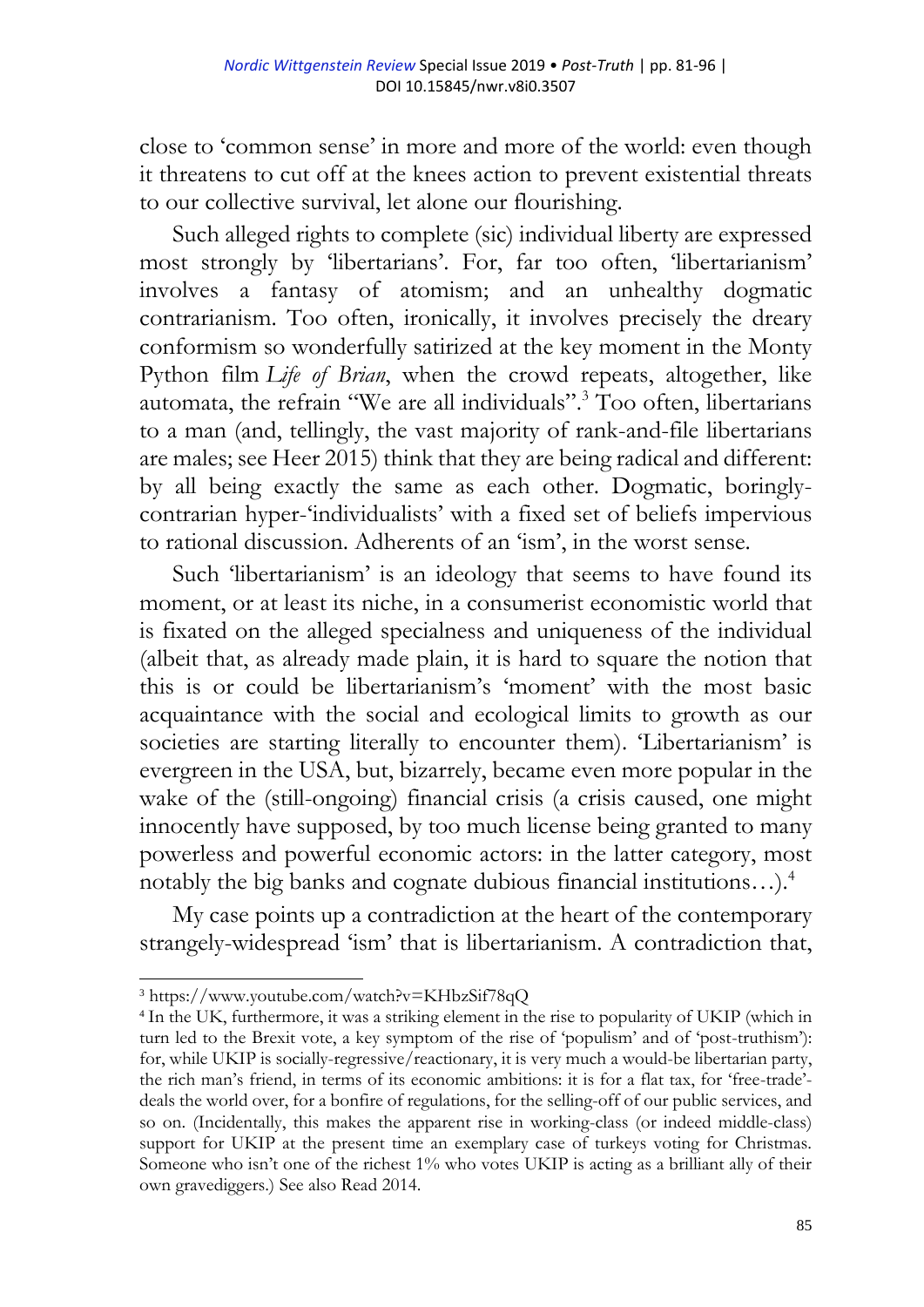once it is understood, essentially destroys whatever apparent attractions it may have. And, surprisingly, shows libertarianism now to be a closer ally to cod-'Post-Modernism' or to the most problematic elements of 'New Age' thinking than to that of the Enlightenment…

Libertarianism likes to present itself as a philosophy or ideology that is rigorously objective. Wedded to the truth, and rationality. Ayn Rand called her cod-philosophy 'Objectivism'. Tibor Machan and other well-known libertarian philosophers today place a central emphasis on Reason as their guide. Libertarians like to think that they are honest, where others aren't, about 'human nature' (it's thoroughly selfish), and like to claim that there is something self-deceptive or propagandistically dishonest about socialism, ecologism and other rival philosophies. Without its central claim to hard-nosed objectivity, truth and rationality, libertarianism would be nothing.

But this central commitment is in profound tension with the libertarian commitment, equally absolute, to 'liberty'. For truth, truths, truthfulness, rationality, objectivity, impose a 'constraint'.<sup>5</sup> A massive utterly implacable constraint, on one's license to do and believe and think whatever one wants. One cannot be Carroll's Humpty Dumpty in a world of truth and reason. One cannot intelligibly think that freedom of thought requires complete license, or that moral freedom requires complete individual license, in such a world.

The dilemma of the libertarian was already laid bare in the progress of the thinking of a hero of some libertarians, Friedrich Nietzsche, in the great third and final essay of his masterpiece *The Genealogy of Morality* (for my reading of this essay, see Read 2012: Ch. 10). Nietzsche can appear on a superficial reading of that essay to be endorsing a kind of artistic disregard for truth; but it turns out, as the essay follows its remarkable course, that this is far from so; in fact, it is the opposite of the truth. In the end, taking further a line of thought that he began in the great fifth book of *The Gay Science*, Nietzsche lines up as a fanatical advocate of truth: he speaks of drawing the hard consequences of being no longer willing to accept the lie of theism, and of "we godless antimetaphysicians" as the true heirs of Plato:

<sup>&</sup>lt;sup>5</sup> The scare-quotes are essential, for reasons brought out in Kuusela's article in this special issue.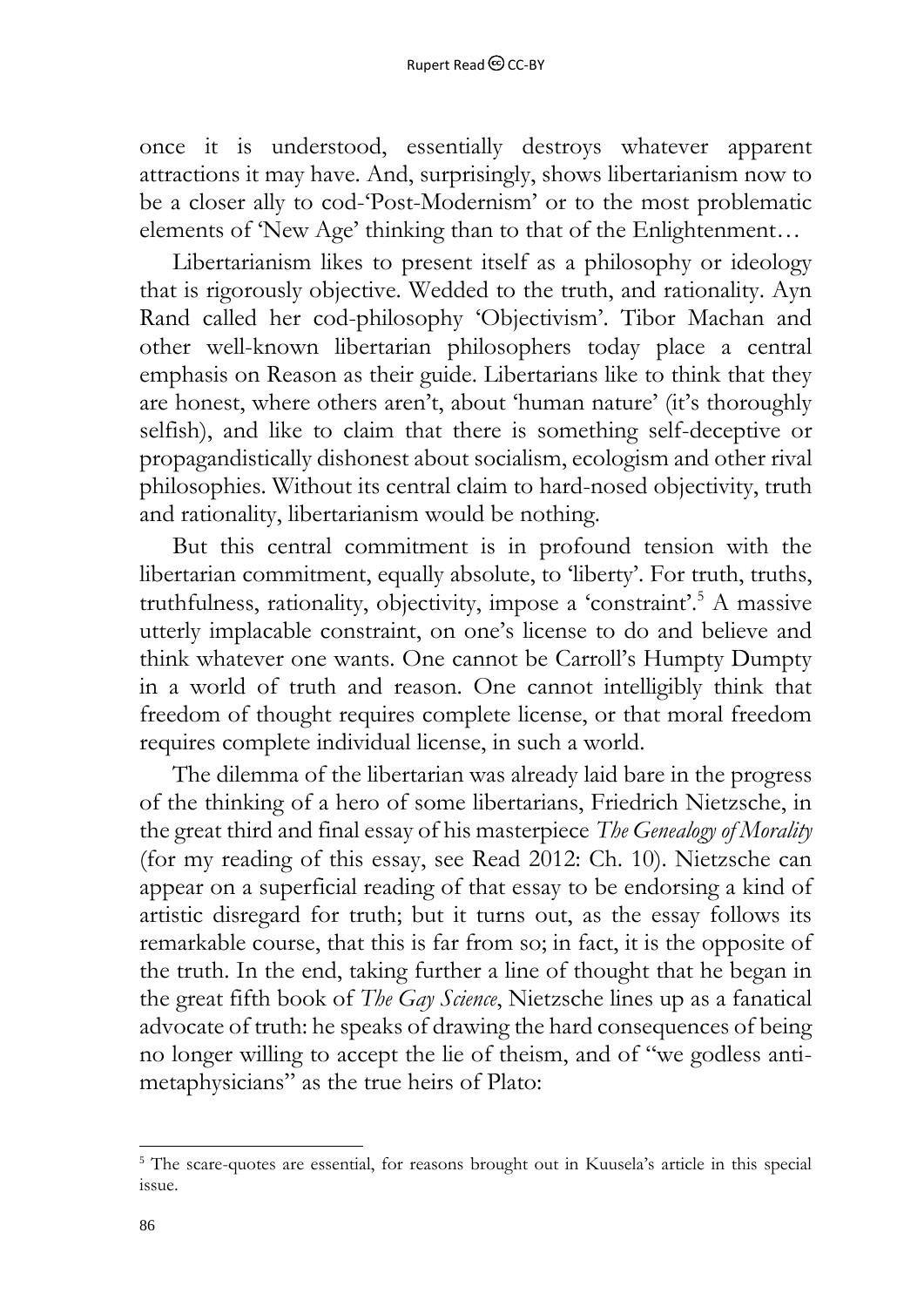[E]ven we seekers after knowledge today, we godless anti-metaphysicians still take our fire, too, from the flame lit by a faith that is thousands of years old, that Christian faith which was also the faith of Plato, that God is the truth, that truth is divine. (Nietzsche 1974: § 344)

He contrasts his stance with that of the legendary Assassins, who held that "Nothing is true, [and therefore] everything is permitted" (1994: 118). He admires their ambition, but absolutely cannot find himself able to simply agree with what they said.

Contemporary libertarianism is stuck in a completely cleft stick: stuck wanting to agree with Nietzsche's considered position and yet wanting to endorse something like the Assassins' creed too. Libertarianism, centred as its name makes plain on the notion of 'complete' individual freedom, inevitably runs up, sooner or later, against 'shackles': the limits imposed on one's thought and action by adherence to truth. Acknowledging the truth of human-induced dangerous climate change is only the most obvious and consequential case of this; there are many many others.

Let's briefly examine this stark case, climate, specifically.

# *3. Libertarianism and climate-denial*

The above line of thought explains, I suggest, the extraordinary and pitiful sight of so many libertarians finding themselves attracted to climate-denial and similarly pathetic evasions of the absolute 'constraint' that truth and rationality force upon anyone and everyone who is prepared to face the truth, at the present time. Such denial is over-determined. Libertarians have various strong motivations for not wanting to believe in the ecological limits to growth: such limits often recommend state-action / undermine the profitability of some out-ofdate businesses (e.g. coal and fracking companies) that fund some libertarian-leaning thinktank-work. Limits undermine the case for deregulation. The limits to growth evince a powerful case in point of the need for a fundamentally precautious outlook: anathema to the reckless 'Promethean' (for explication see Read 2016a) fantasies that animate much libertarianism. Furthermore: Libertarianism depends for its credibility on our being able to determine what individuals' rights are, and to separate out individuals completely from one another. Our massive inter-dependence as social animals in a world of ecology (even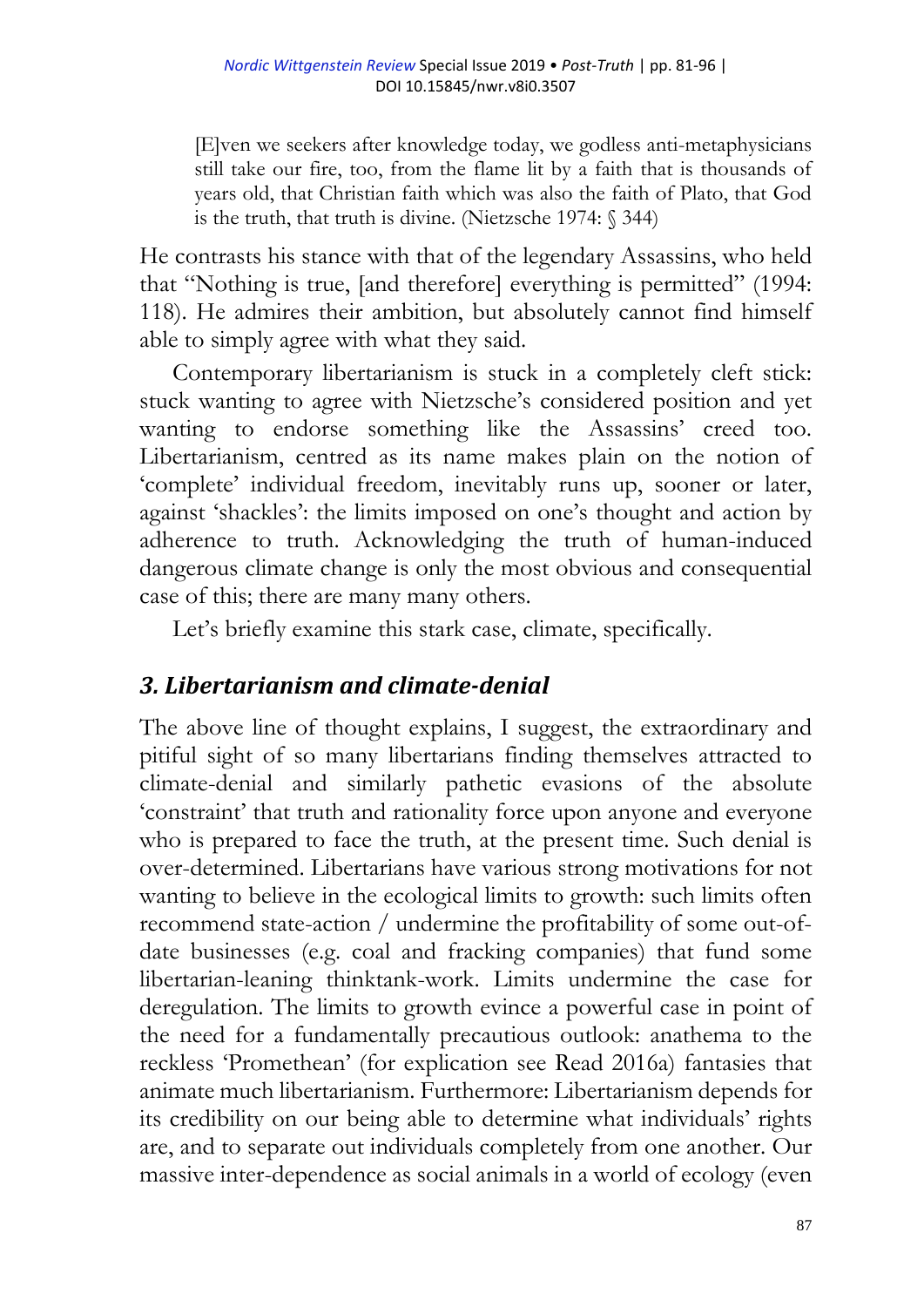more so, actually, in an internationalised and networked world, of course) undermines this, by making – for example – our responsibility for pollution a profoundly complex matter of inter-dependence that flies in the face of silly notions of being able to have property-rights in everything (are we supposed to be able to buy and sell quotas in cigarette-smoke? … Much easier to deny that passive smoking causes cancer<sup>6</sup>). Above all though: libertarians can't stand to be told that they don't have as much epistemic right as anyone else on any topic that they like to think they understand or have some 'rights' in relation to: "Who are you to tell me that I have to defer to some scientist?"

This then reaches the nub of the issue, and explains the truly-tragic spectacle of someone like Jamie Whyte – a philosopher and critical thinking guru who made his name as a hardline advocate of truth, objectivity and rationality arguing (quite rightly, and against the current of our time, insofar as that current is consumeristic, individualistic, and (therefore) relativistic/subjectivistic) that no-one has an automatic right to their own opinion (you have to earn that right, through knowledge or evidence or good reasoning or the like; see Whyte 2004) – becoming a climate-denier. His libertarian love for truth and reason has careened – crashed – right into and up against a limit: his libertarian love for (big business / the unfettered pursuit of Mammon and, more important still) having the right to – the freedom to – his own opinion, no matter what. A lover of truth and reason, driven to deny the most crucial truth about the world today (that pollution is on the verge of collapsing our very civilisation); his subjectivising of everything important turning finally to destroying his love for truth itself… Truly a tragic spectacle. Or perhaps we should say: farcical.

The remarkable irony here is that libertarianism, allegedly congenitally against 'political correctness' and other post-modern fads, allegedly a staunch defender of the Enlightenment against the forces of unreason, has itself become the most 'Post-Modern' of doctrines. A new, extreme form of individualised relativism; an unthinking product of (the worst element of) its/our time (insofar as this is a time of 'selfrealization', and ultimately of license). Libertarianism, including the

<sup>6</sup> E.g. Sullum 2013. See Wegrzanowski 2009 for a useful analysis of the striking tendency of libertarians to deny 'externalities' (most strikingly damage from passive smoking and damage for burning fossil fuels).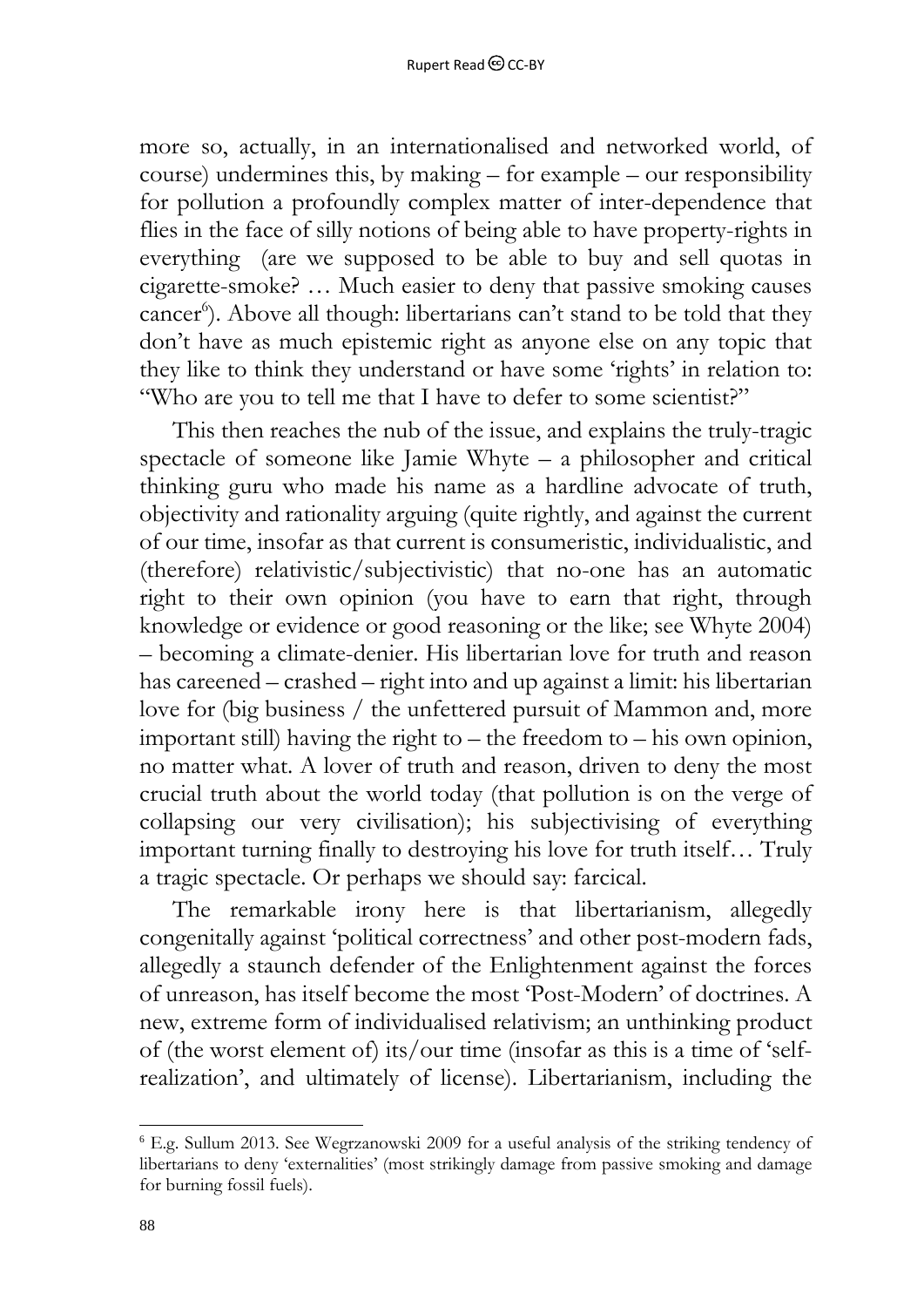perverse and deadly denial of ecological constraints, is – far from being a crusty enemy of the 'New Age' – in this sense the ultimate bastard child of the 1960s.

#### *4. Libertarianism vs Wittgenstein*

Libertarianism was founded on the love for truth and reason; but it is founded also, of course, on the inviolability of the individual. Taken to its 'logical' conclusion, truth itself is (felt as) an 'imposition' on the individual. The sovereign liberty of the self, in libertarianism, is at ineradicable odds with the willingness to accept 'others" truths. And it is the former, sadly, which tends to win out. For, as we have seen, the denial, by libertarians, of elementary contemporary scientific truths such as that of the theory of greenhouse-gas-heat-build-up, is overdetermined. When truth clashes with a dogmatic insistence on one's own 'complete' freedom of mental and physical manoeuvre (not to mention, with profit); when the truth is that we are going to have to rein in some of our appetites if we are to bequeath an even habitable world to our children's children (see Read 2017) … then the truth is: that truth itself is an obstacle easily overcome, by the will of weak onlytoo-human libertarians.

The obsession of libertarians with individual liberty crowds out the value of truth. In the end, their thinking becomes voluntaristic and contrarian for the sake of it. They end up believing simply what they WANT to believe. And, as explained above, they don't WANT to accept the truths of ecology, of climate science, etc.. And so they deny them.

As Wittgenstein famously remarked: the real difficulty in philosophy is one of the will, more even than of the intellect. What is hard is to will oneself to accept things that are true that one doesn't want to believe, and moreover that perhaps one's salary or one's stockoptions or one's ability to live with oneself depend on one not believing.

It takes strength, fibre, it takes a truly philosophical sensibility –it takes a willingness to understand that intellectual autonomy in its true sense essentially requires 'submission' to reality – to be able to acknowledge the truth; rather than to deny it.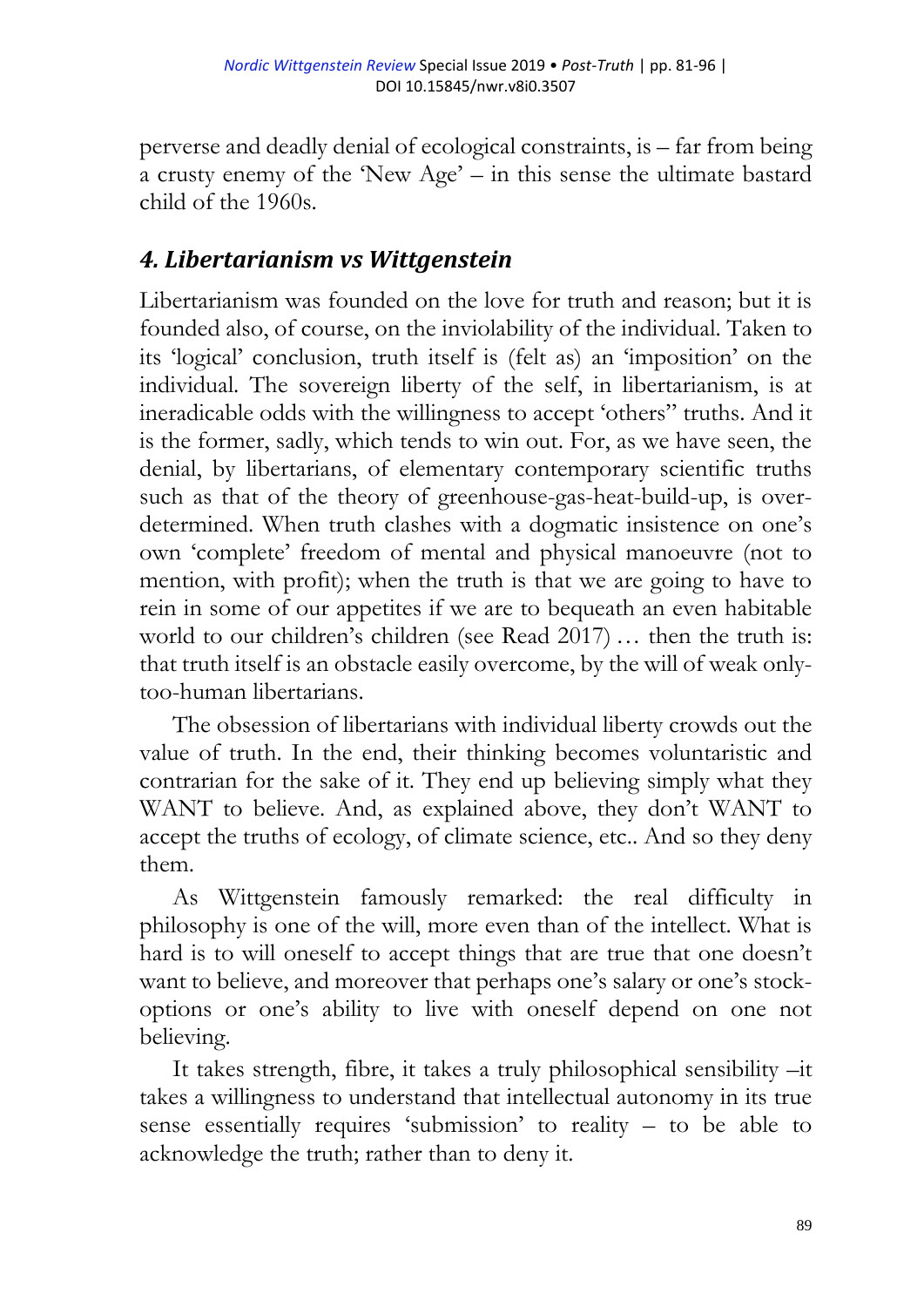#### *5. The original post-truth*

Climate-denial has prepared the ground for the growth of the fakenews and 'post-truth' landscape as we now, explicitly, know it.

Many of those who are dominant in that landscape are not only climate-deniers, but they cut their very political and/or media teeth on climate-denial.

This is very serious. Donald Trump is the most powerful man in world; and he is a climate-denier, who has acted accordingly in office. Dangerous climate change is a white swan: it will destroy us, unless we intervene to stop it. It is utterly reckless to play politics with it in the way Trump is doing.

So the reasons why climate-change-denial is absurdly-widely found so attractive are deeply worthy of investigation. I've argued that the most crucial of all attractions of climate-denial is that it manifests and indeed is not just the original but also the ultimate possible form of post-truth, in that it involves the denier in a kind of fantasised power over reality itself in the form of the ultimate reality: the nature of our planetary system, and thus of life itself.

Climate-denial seems to give the denier freedom from truth, in the case of the most consequential truth at present bearing down upon humanity. The most crucial of all the attractions of climate-denial is then that it provides the would-be libertarians (more generally, advocates of and *practitioners* of a licentious freedom of thought, a consumerism of the mind) – who are simultaneously in practice many of the 'post-truthers' – an ultimate freedom. They reject the reality of human-triggered climate-change, in the end, because they are unwilling to be bound by anything, not even by truth itself. In an age of consumer freedom and individual choice, having to go along with others' truths feels to them too much like what Kuusela (in his contribution to this special issue) calls domination by reason.

We can recall other 'precedents' or analogues for this, of course. Compare the Bush neocons' insane and terrifying rejection of 'thereality-based community'' (see Helman 2017). Compare the long effort through the media to dispute the reality of the smoking-cancer link, a direct precedent for the denial of human-caused climate-change (see Hulac 2016). But none of these phenomena share the gravity and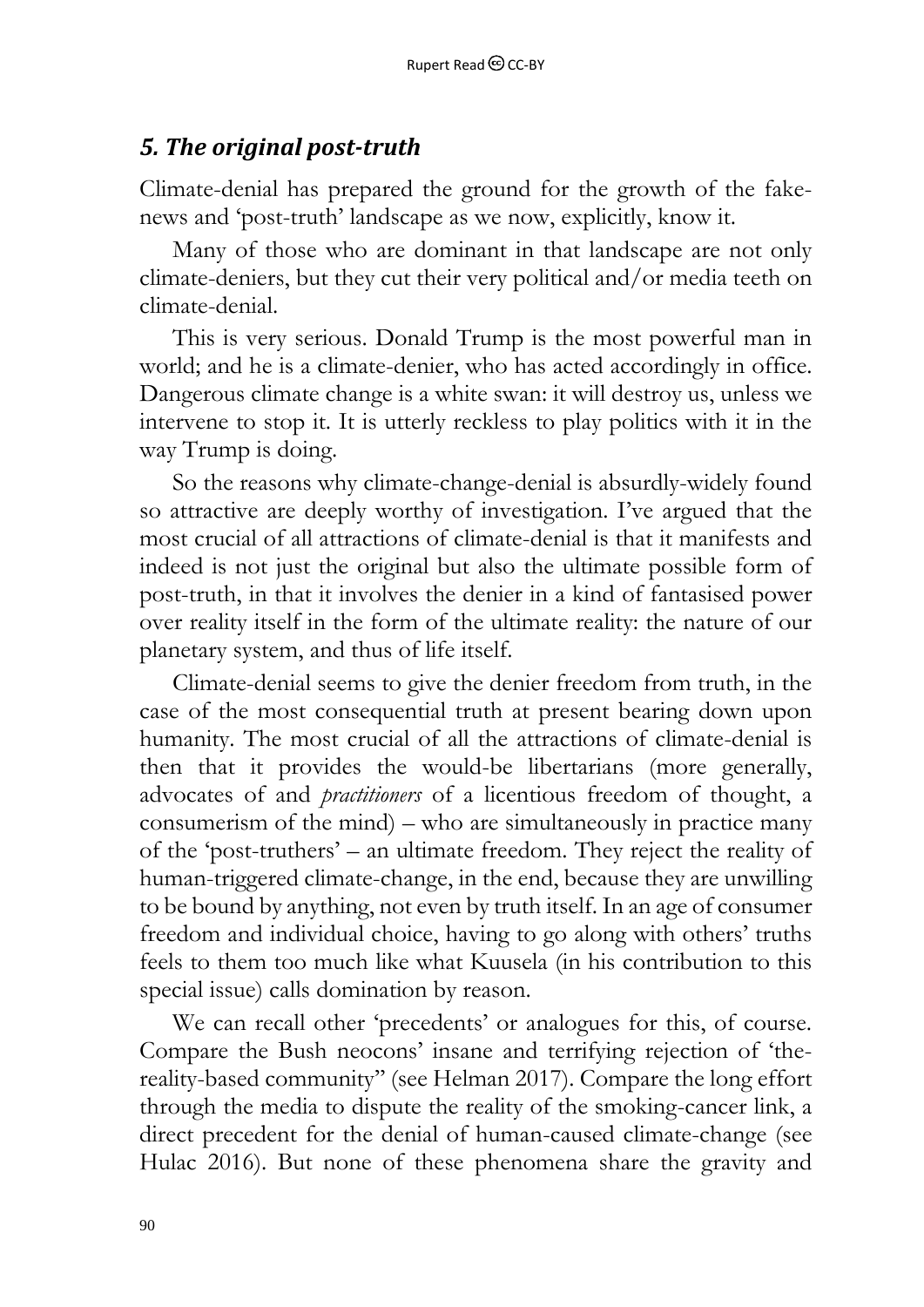extremity of climate-denial. Which is why I have focused here on the latter.

## *6. How new then is post-truthism?*

*Why* the change in epistemic habits that this essay has concerned? Lorna argues that, if there is a change, it is because disgust at pseudodemocracy has spread. I agree. But I'd suggest that the phenomenon – this dangerous epistemic change – is itself over-determined. I'd suggest that it also has essentially to do with:

- Exposure to new forms of propaganda. *Personalised* propaganda. The diminution of the public sphere that began with the direct mail revolution, that was pivotal to the rise of 'conservatism' in the U.S.A. (see especially Viguerie and Franke 2004), has gone into overdrive with the emergence and hegemony of Facebook and its use by unscrupulous purveyors of personalised appeals and 'fake news' (see especially Cadwalladr 2017 and 2018). As a result, we may be in danger of losing the public sphere altogether; real election campaigns are now increasingly conducted in internet-mediated *direct* lines invisible except to their recipients.
- $\triangleright$  The rise and rise of individualist ideology. As exemplified in the epochal, disastrous longevity of climate-denial. This is the most pernicious way in which we are losing the public sphere: we're losing the very concept of it, as we lose our shared implicit sense of the value of truth and as other values triumph over it.

I've drawn attention to libertarianism, as an apogee of this deadly trend. But I would humbly suggest that such libertarianism is simply an extreme version of liberalism and consumerism. A drawing out of their  $logic(s)$ .

In a way, libertarianism is at least *honest* in its (extreme) dishonesty, its contempt, ultimately, for truth. Liberalism and consumerism are not as blatantly dishonest, as untethered; but they are more dishonest *about* themselves and about their implications. They pretend – in hegemonic discourses such as that of 'sustainable development', 'green growth', etc. – that we can have endlessly-growthist consumerist society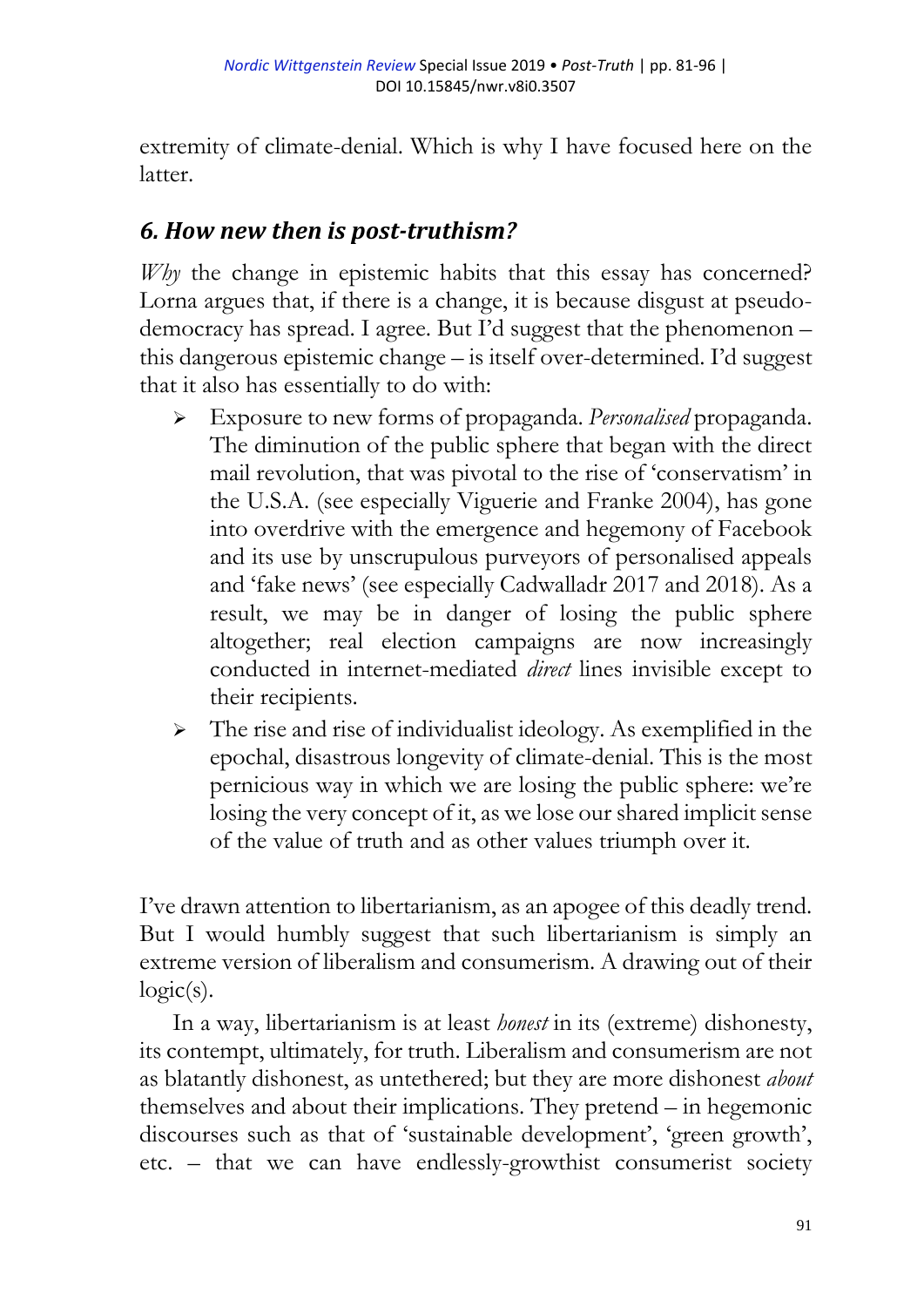worldwide while dealing with human-triggered climate change.<sup>7</sup> They do not practice the big lie – they don't pretend that the climate crisis is plain irreal  $-$  but their soft denial<sup>8</sup> is subtle, and ultimately therefore potentially *more* dangerous. They pretend (as it were) that we can keep making cake together, even though the ingredients are running out and the kitchen is filling up with smoke.

People have changed their epistemic habits as they have internalised the values of liberal individualism and consumerism. 'Post-truth' is consumerism *as applied to opinions*. I would hazard that it works the same way, basically, for most actually-existing liberalism as it does for libertarianism.

So I agree with Lorna that post-truth is not all new, not by a long shot. But it is a relatively novel constellation, in that it is an *accentuation* of previous trends, trends that are tied to the distinctively recent form of our malady of 'progress'. Lorna expresses scepticism as to the idea that people have suddenly become subjectivists *en masse.* Sure, it's not sudden, but it is a trend that people have become more and more willing to embrace.

A world-picture of multiple worlds, of alternative truths indexed to individuals, makes sense (sic) in a time of rampant individualistic ideology.

Nietzsche saw this coming. It is part of what he meant by 'nihilism'. Wittgenstein also saw the danger inherent in it. That danger is implicit for instance in the *Philosophical Investigations* §§ 240–242. Our time is one such that we can no longer quite take for granted the deeper than deep *agreement in judgements* that Wittgenstein references in *PI* § 241. It's absurd that we can't. But I think we must countenance the sad truth that we live in absurd, darkening times. It's absurd that people treat matters of fact as if they were matters of opinion… and yet, they do, more than they used to; and I think we all probably know this, from our experience as teachers of philosophy. It's absurd that we are calmly walking into the mass suicide of climate catastrophe (Read 2017)… and yet, largely, we are. It's absurd that at this moment in history the

<sup>7</sup> That and why we can't is sketched and evidenced in Green House Think Tank 2017 and Anderson 2013.

<sup>&</sup>lt;sup>8</sup> For explication of this concept of a very widespread 'soft' climate-denial, see the case made in RogerCO 2017 .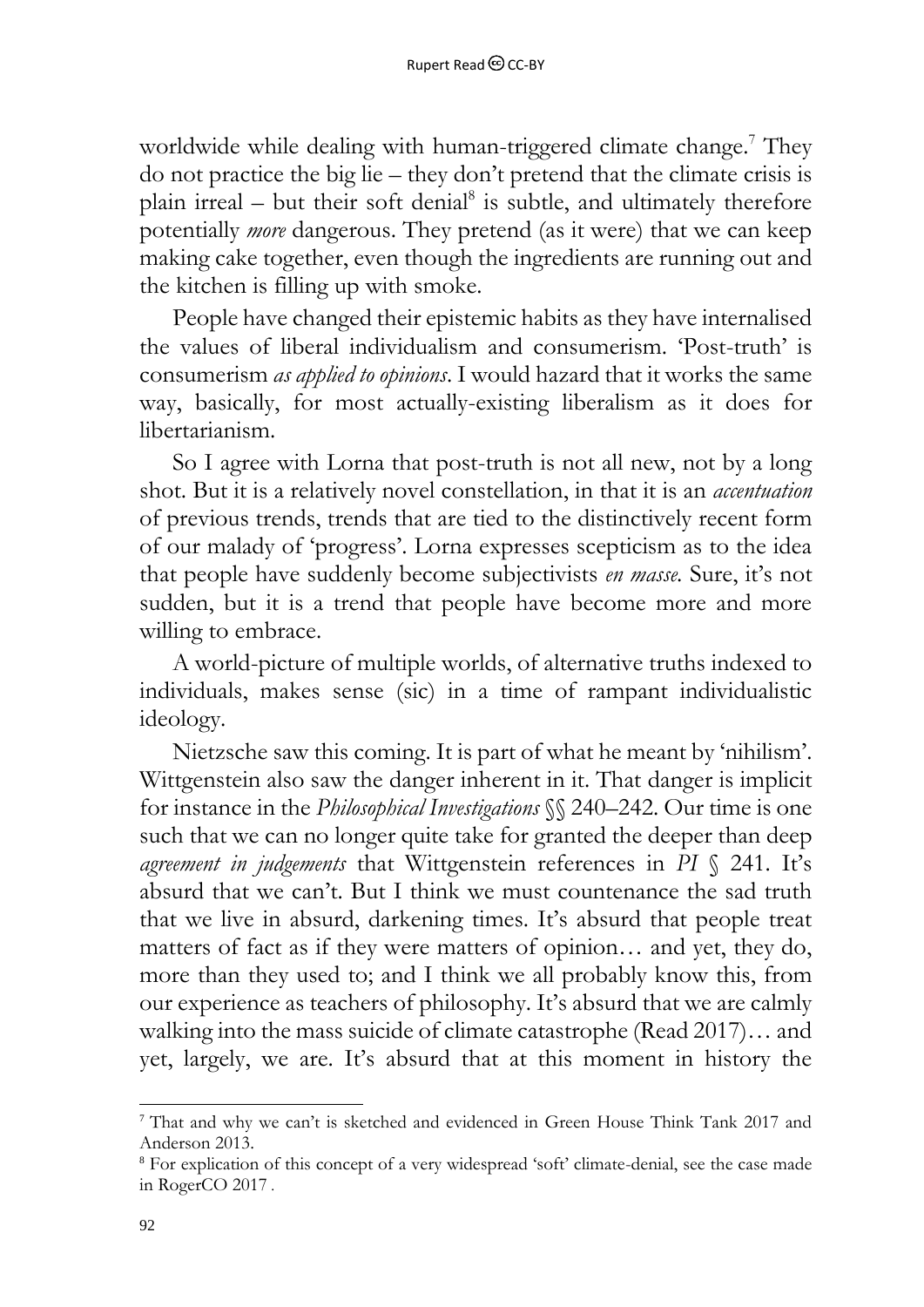President of the USA is a climate-denier... and yet, he is. And perhaps the rest of us are not as profoundly different from him as we like to think we are; perhaps we are so vituperative against him because that allows us tacitly to deny that we are living in 'soft' denial. We are not facing reality, not changing our lives as climate-reality demands. (In this sense, I think that there is something right about Joel Backström's audacious claim, elsewhere in this special issue, that 'pre-truth' would be at least as apposite a label for our times as 'post-truth'.)

In sum, I think that the post-truth storm has been brewing and at times even raging for years, even decades – it's only that it was not until recently that it became close to 'perfect'.

Post-truthism is absurd, but, tragically, that doesn't imply that we don't live in semi-would-be post-truth times.

# *7. Conclusion*

l

I claim, *contra* Lorna Finlayson, that what has grown over the past generation or more is a trend toward a lack of *interest* in the claim of truth among some/many voters, and toward a rank *contempt* for truth among those (some in the academic world,<sup>9</sup> some in thinktanks, some in business, some in politics) who have deliberately promoted a 'consumeristic' attitude toward truth. This lack of interest and this contempt are absurd: but I submit that we live in absurd times.

Do we therefore literally live in post-truth times? Of course not: but it is nevertheless *as if* we do. Much like we used to live in times in which it was as if there was a God.

It is demonstratively absurd for libertarians to see truth or reason as substantive and potentially-regrettable constraints upon their thinking that may be sloughed off in the name of freedom; but, as Wittgenstein sought to teach us, it takes effort and courage, and not mere intellectual acuity, to demonstrate this in our actual lives together, i.e. to will to want to see reality, and to *live* accordingly.

<sup>&</sup>lt;sup>9</sup> See Read 2016b for support for the view that Post-Modern Relativism is not entirely devoid of responsibility for the triumph of Trump.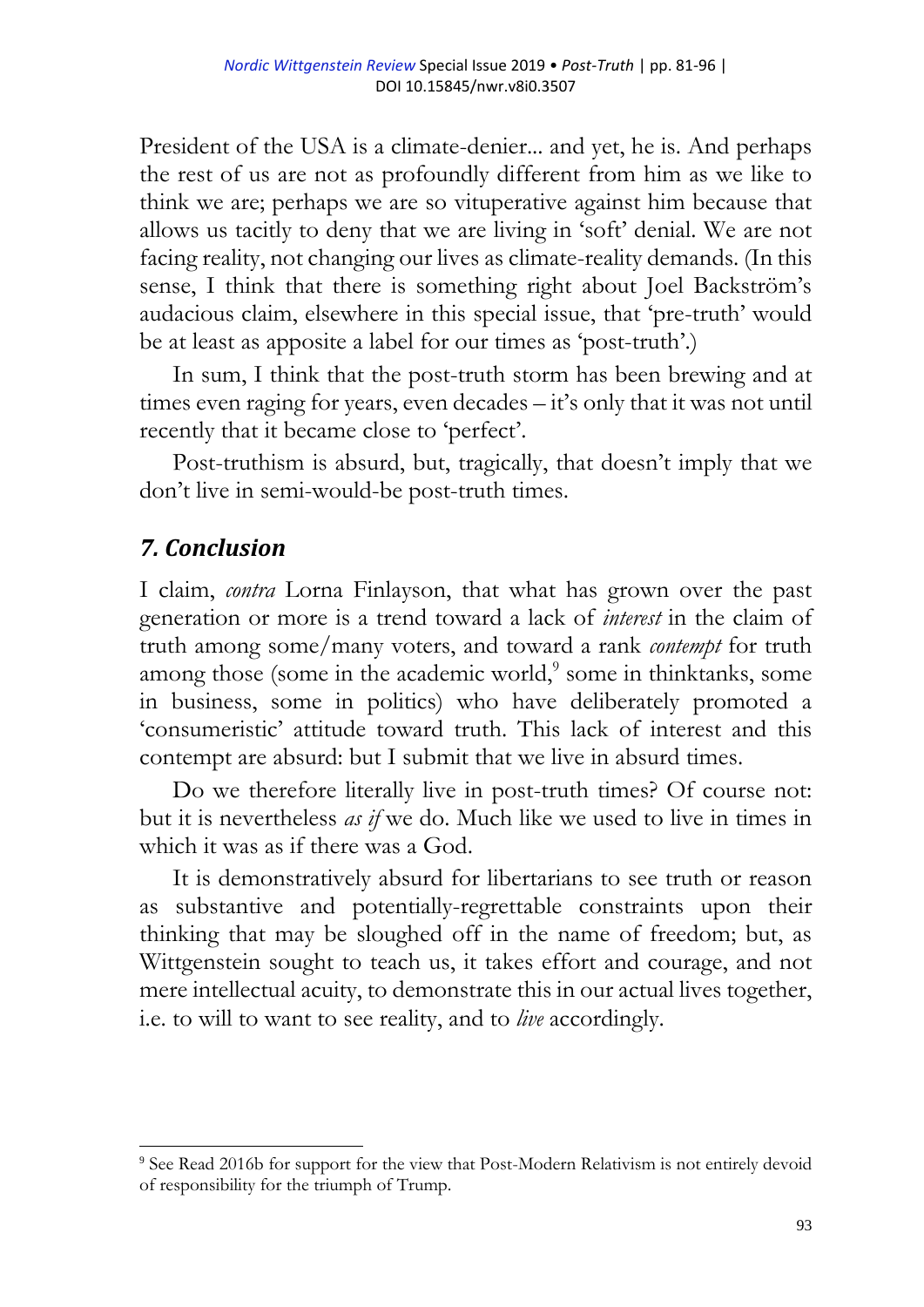#### *References*

- Anderson, K., 2013. "Avoiding Dangerous Climate Change Demands De-Growth Strategies from Wealthier Nations". *kevinanderson.info* [online], 25 November. Available at: [https://kevinanderson.info/blog/avoiding](https://kevinanderson.info/blog/avoiding-dangerous-climate-change-demands-de-growth-strategies-from-wealthier-nations/)[dangerous-climate-change-demands-de-growth-strategies-from-wealthier](https://kevinanderson.info/blog/avoiding-dangerous-climate-change-demands-de-growth-strategies-from-wealthier-nations/)[nations/](https://kevinanderson.info/blog/avoiding-dangerous-climate-change-demands-de-growth-strategies-from-wealthier-nations/) [accessed 11 May 2019].
- Buckle, T., 2018. "Wittgenstein vs Rawls: A Conversation with Dr. Rupert Read". *Political Philosophy Podcast*, Season 1, May 2018. Available at: <https://www.politicalphilosophypodcast.com/wittgenstein-vs-rawls> [accessed 11 May 2019].
- Cadwalladr, C., 2017. "Robert Mercer: The Big Data Billionaire Waging War on Mainstream Media". *The Guardian* [online], 26 February. Available at: [https://www.theguardian.com/politics/2017/feb/26/robert-mercer](https://www.theguardian.com/politics/2017/feb/26/robert-mercer-breitbart-war-on-media-steve-bannon-donald-trump-nigel-farage)[breitbart-war-on-media-steve-bannon-donald-trump-nigel-farage](https://www.theguardian.com/politics/2017/feb/26/robert-mercer-breitbart-war-on-media-steve-bannon-donald-trump-nigel-farage) [accessed 11 May 2019].
- Cadwalladr, C., 2018. "Facebook Suspends Data Firm Hired by Vote Leave Over Alleged Cambridge Analytica Ties". *The Guardian* [online], 7 April. Available at: [https://www.theguardian.com/us](https://www.theguardian.com/us-news/2018/apr/06/facebook-suspends-aggregate-iq-cambridge-analytica-vote-leave-brexit)[news/2018/apr/06/facebook-suspends-aggregate-iq-cambridge](https://www.theguardian.com/us-news/2018/apr/06/facebook-suspends-aggregate-iq-cambridge-analytica-vote-leave-brexit)[analytica-vote-leave-brexit](https://www.theguardian.com/us-news/2018/apr/06/facebook-suspends-aggregate-iq-cambridge-analytica-vote-leave-brexit) [accessed 11 May 2019].
- Diamond, C., 1994. "Truth: Defenders, Debunkers, Despisers". In: L. Toker, ed., *Commitment in Reflection: Essays in Literature and Moral Philosophy*. New York: Garland, 195–222.
- Green House Think Tank, 2017. "Facing Up Climate Reality". *Green House Think Tank* [online]. Available at: <https://www.greenhousethinktank.org/facing-up-to-climate-reality.html> [accessed 11 May 2019].
- Heer, J., 2015. "Why Are Libertarians Mostly Dudes?" *The New Republic*, [online], 5 June. Available at: [https://newrepublic.com/article/121974/cnn-poll-rand-paul-not](https://newrepublic.com/article/121974/cnn-poll-rand-paul-not-popular-republican-women)[popular-republican-women](https://newrepublic.com/article/121974/cnn-poll-rand-paul-not-popular-republican-women) [accessed 11 May 2019].
- Helman, P., 2017. "Karl Rove Responds to The National". *Spin* [online], 9 September. Available at: [https://www.spin.com/2017/09/the-national](https://www.spin.com/2017/09/the-national-karl-rove-response/)[karl-rove-response/](https://www.spin.com/2017/09/the-national-karl-rove-response/) [accessed 11 May 2019].
- Hulac, B., 2016. "Tobacco and Oil Industries Used Same Researchers to Sway Public". *Scientific American* [online]. Originally published in *ClimateWire*, 20 June 2016. Available at: [https://www.scientificamerican.com/article/tobacco-and-oil-industries](https://www.scientificamerican.com/article/tobacco-and-oil-industries-used-same-researchers-to-sway-public1/)[used-same-researchers-to-sway-public1/](https://www.scientificamerican.com/article/tobacco-and-oil-industries-used-same-researchers-to-sway-public1/) [accessed 11 May 2019].
- Krebs, J., 2017. "Climate Change and Post-Truth Politics" [video]. *University of California Television* (UCTV), Bren School of Environmental Science & Management, 4/2017 [Show ID: 31961]. Available at: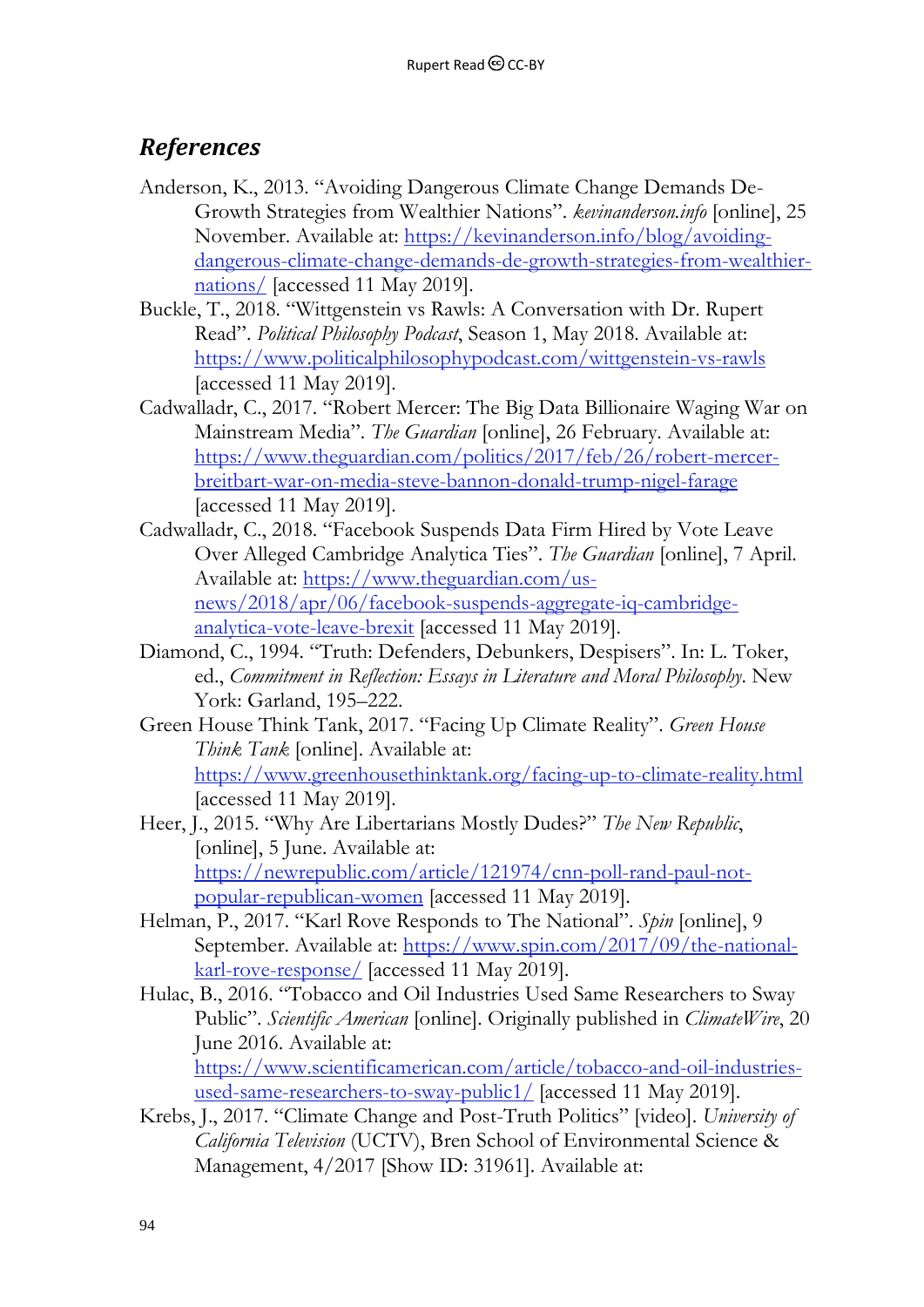[https://www.youtube.com/watch?v=Tiq\\_XcsikYE](https://www.youtube.com/watch?v=Tiq_XcsikYE) [accessed 7 May 2019].

- Lewis P. and Hilder, P., 2018. "Leaked: Cambridge Analytica's blueprint for Trump victory". *The Guardian* [online], 23 March. Available at: [https://www.theguardian.com/uk-news/2018/mar/23/leaked](https://www.theguardian.com/uk-news/2018/mar/23/leaked-cambridge-analyticas-blueprint-for-trump-victory)[cambridge-analyticas-blueprint-for-trump-victory](https://www.theguardian.com/uk-news/2018/mar/23/leaked-cambridge-analyticas-blueprint-for-trump-victory)
- Merrick, R., 2018. "Brexit Result Has Been Thrown into Question by the Cambridge Analytica Data Scandal, Says Tory MP". *Independent*, [online], 30 April. Available at: [https://www.independent.co.uk/news/uk/politics/brexit-vote-result](https://www.independent.co.uk/news/uk/politics/brexit-vote-result-second-referendum-cambridge-analytica-antoinette-sandbach-mp-a8325636.html)[second-referendum-cambridge-analytica-antoinette-sandbach-mp](https://www.independent.co.uk/news/uk/politics/brexit-vote-result-second-referendum-cambridge-analytica-antoinette-sandbach-mp-a8325636.html)[a8325636.html](https://www.independent.co.uk/news/uk/politics/brexit-vote-result-second-referendum-cambridge-analytica-antoinette-sandbach-mp-a8325636.html) [accessed 11 May 2019].
- Nietzsche, F., 1974. *The Gay Science: With a Prelude in Rhymes and an Appendix of Songs*, trans. W. Kaufmann. New York: Vintage.
- Nietzsche, F., 1994. *On the Genealogy of Morality*, ed. K. Ansell-Pearson, trans. C. Diethe. Cambridge: Cambridge University Press.
- Read, R., 2012. *A Wittgensteinian Way with Paradoxes*. Lanham, MD: Lexington Books.
- Read, R., 2014. "Climate How UKIP and the Tory Will Defeat Themselves". *openDemocracy* [online], 14 February. Available at: [https://www.opendemocracy.net/en/opendemocracyuk/climate-how](https://www.opendemocracy.net/en/opendemocracyuk/climate-how-ukip-and-tory-right-will-defeat-themselves/)[ukip-and-tory-right-will-defeat-themselves/](https://www.opendemocracy.net/en/opendemocracyuk/climate-how-ukip-and-tory-right-will-defeat-themselves/) [accessed 11 May 2019].
- Read, R., 2016a. "Precaution vs Promethean: The Philosophical Dividing Line That Will Define 21st Century Politics". *Rupert Read: Green Politician and Philosopher* [online], 4 July. Available at: [<https://rupertread.net/precautionary-principle/precaution-vs](https://rupertread.net/precautionary-principle/precaution-vs-promethean-philosophical-dividing-line-will-define-21st)[promethean-philosophical-dividing-line-will-define-21st>](https://rupertread.net/precautionary-principle/precaution-vs-promethean-philosophical-dividing-line-will-define-21st) [accessed 11 May 2019].
- Read, R., 2016b. "Richard Rorty and How Postmodernism Helped Elect Trump". *The Philosopher's Magazine* [online], 22 November. Available at: [https://www.philosophersmag.com/opinion/147-richard-rorty-and](https://www.philosophersmag.com/opinion/147-richard-rorty-and-how-postmodernism-helped-elect-trump)[how-postmodernism-helped-elect-trump](https://www.philosophersmag.com/opinion/147-richard-rorty-and-how-postmodernism-helped-elect-trump) [accessed 7 May 2019].
- Read, R., 2017. "Climate change is a white swan" [online]. *Medium*, 20 February. Available at: [https://medium.com/@GreenRupertRead/climate-change](https://medium.com/@GreenRupertRead/climate-change-is-a-white-swan-52ae656f5ba1)[is-a-white-swan-52ae656f5ba1](https://medium.com/@GreenRupertRead/climate-change-is-a-white-swan-52ae656f5ba1) [accessed 7 May 2019].
- RogerCO, 2017. "This Civilisation is Finished…". *Green Talk: Musings on Green Matters* [online], 8 June. Available at: [<http://greentalk.org.uk/wp/this](http://greentalk.org.uk/wp/this-civilisation-is-finished/)[civilisation-is-finished/>](http://greentalk.org.uk/wp/this-civilisation-is-finished/) [accessed 11 May 2019].
- Runciman, D., 2017. "How Climate Scepticism Turned into Something More Dangerous". *The Guardian* [online], 7 July. Available at: [https://www.theguardian.com/environment/2017/jul/07/climate](https://www.theguardian.com/environment/2017/jul/07/climate-change-denial-scepticism-cynicism-politics)[change-denial-scepticism-cynicism-politics](https://www.theguardian.com/environment/2017/jul/07/climate-change-denial-scepticism-cynicism-politics) [accessed 11 May 2019].